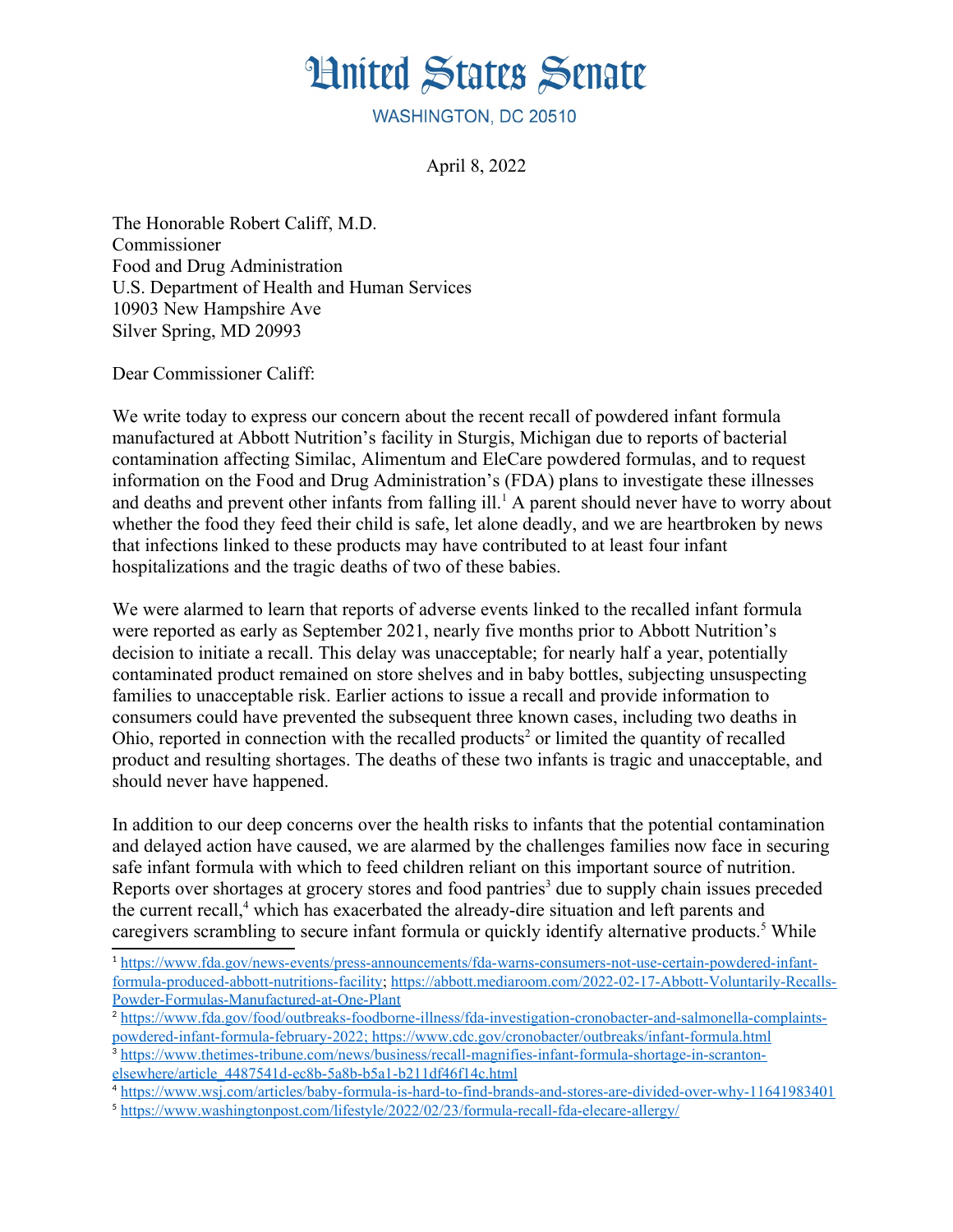many infant formulas are interchangeable from a health or regulatory perspective, parents of infants who rely on formula to supplement breastmilk or as a sole source of nutrition find that in practice, infants often prefer certain formulations. Additionally, some infants develop allergies or sensitivities that require the use of specific formulas to ensure the infant's continued health and growth; at least one of the products associated with the Sturgis facility was a specialized formula for babies with low iron deficiencies. Furthermore, infant formula is expensive, and the sudden drop in supply caused by the recall is likely to drive up prices even further. The prospect of finding a new formula as a result of the recall has posed a logistical, financial and emotional burden for families across the U.S.

<span id="page-1-0"></span>As you are aware, the FDA is responsible for overseeing manufacturers of infant formulas. Parents, caregivers, and the greater public rely upon the FDA to ensure infant formula on the shelves in our grocery stores and food pantries is safe to consume and supports healthy growth.<sup>6</sup> It is unacceptable that FDA was made aware of complaints and positive cases related to the Abbott Nutrition facility months before Abbott finally issued its voluntary recall of potentially contaminated infant formula, yet failed to alert the public, immediately initiate an inspection, or demand Abbott issue an immediate recall of these infant formula products.

Better understanding the actions of and authorities utilized by the FDA in this troubling situation will help us to more quickly address and resolve the current challenge and prevent future detrimental threats to infant health. We respectfully request the FDA's response to the following questions:

- 1. What is the current status of the FDA's investigation into the contaminated infant formula?
- 2. What steps is the FDA taking to ensure enough infant formula remains on the shelves for infants and their families to rely on despite the shortage caused by the ongoing Abbott Nutrition recall? How is the FDA working with parents, health care providers, WIC programs, other HHS programs and other stakeholders to help notify parents and caregivers about the recalled products, and assist parents and caregivers in identifying and locating suitable alternatives to the affected formulas? How can parents be sure that the formula remaining on store shelves is safe?
- 3. When can parents expect the situation to be resolved, and when will there again be adequate supply and access availability to the products they and their children rely on?
- 4. When was the FDA first notified about potential illnesses linked to infant formula, and what actions were taken in response to this report?
- 5. What steps has the FDA taken to provide information to other families and caregivers in impacted states, including Pennsylvania and Ohio, to prevent further use of potentially contaminated product?
- 6. Did Abbott Nutrition fulfill all reporting requirements in connection to the complaints of adverse events? Is there information that the company could have voluntarily reported that would have allowed the FDA to respond in a more timely or effective manner?
- 7. How did the FDA work with Abbott Nutrition to initiate their voluntary recall? Given the serious threat of *Cronobacter sakazakii* infections, and the report of deaths linked to use of the recalled products, why was the recall voluntary, rather than mandatory?

<span id="page-1-1"></span>[<sup>6</sup>](#page-1-0) <https://www.fda.gov/consumers/consumer-updates/infant-formula-safety-dos-and-donts>; Federal Food, Drug, and Cosmetic Act (21 USC et seq.)